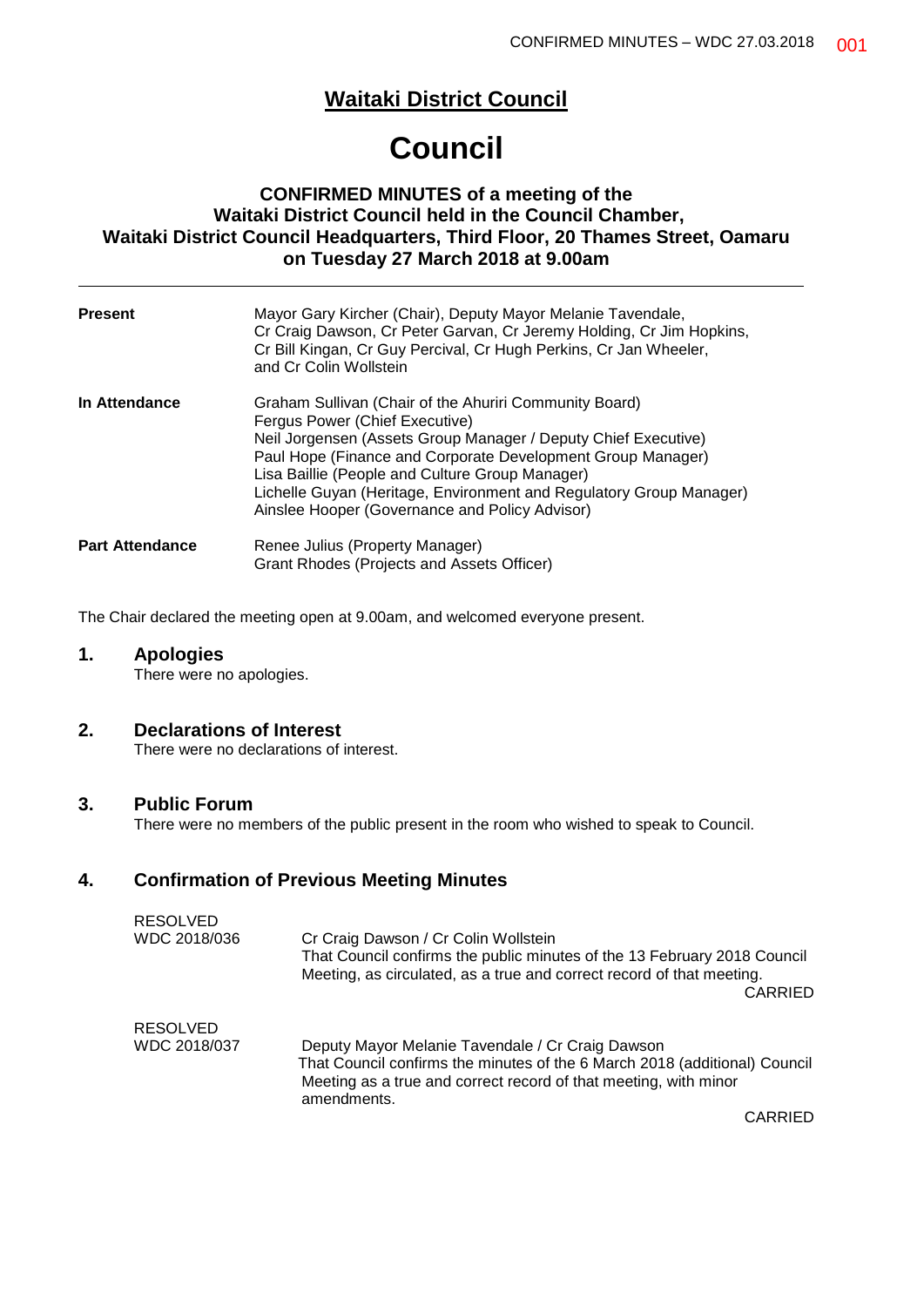## **5. Mayor's Report**

The Mayor's report, as circulated, was taken as read. It provided comments to bring Councillors and the public up-to-date with a number of issues that have arisen since the last Council meeting. Topics included The Cultural Facilities Development; Alps2Ocean Ultra; and Meetings Attended.

*[NOTE: The full version of the Mayor's Report is available on Council's website as part of the "27 March 2018 Council Meeting Agenda Papers PUBLIC", and can be accessed through the pathway "Council / Council Meetings / Agendas and Minutes".]*

The Mayor congratulated Deputy Mayor Melanie Tavendale for her successful application to Local Government New Zealand's Governance Programme for the coming year, which would enable her to be an ex-officio member at LGNZ's National Council meetings.

| <b>RESOLVED</b> |                                                  |
|-----------------|--------------------------------------------------|
| WDC 2018/038    | Deputy Mayor Tavendale / Cr Bill Kingan          |
|                 | That Council receives and notes the information. |

CARRIED

## **6. Chief Executive's Report**

The Chief Executive's Report, as circulated, was taken as read. It provided comments to bring Councillors up-to-date with issues that have arisen since the last Council meeting. Topics included Leadership; Proposed Waitaki Whitestone UNESCO Global Geopark Business and Site Visits; and Meetings Attended.

*[NOTE: The full version of the Chief Executive's Report is available on Council's website as part of the "27 March 2018 Council Meeting Agenda Papers PUBLIC", and can be accessed through the pathway "Council / Council Meetings / Agendas and Minutes".]*

Cr Jim Hopkins congratulated Tourism Waitaki staff and others for the excellent presentation at the Landmarks celebration the previous Friday.

RESOLVED WDC 2018/039 Cr Jeremy Holding / Cr Jim Hopkins That Council receives and notes the information.

CARRIED

## **7. Recommendations from Finance, Audit and Risk Committee Meeting – 13 February 2018**

The report, as circulated, sought Council's approval of recommendations agreed at the Finance, Audit and Risk Committee Meeting held on 13 February 2018.

## **(a) Treasury Strategy, Third and Fourth Quarters, 2017-18 Financial Year**

A cover report, as circulated, discussed Council's proposed Treasury Strategy for the final two quarters of the 2017-18 financial year.

| RESOLVED     |                                                                                                                                  |
|--------------|----------------------------------------------------------------------------------------------------------------------------------|
| WDC 2018/040 | Cr Colin Wollstein / Cr Jim Hopkins                                                                                              |
|              | That Council adopts the proposed Treasury Strategy to cover the                                                                  |
|              | third and fourth quarters of the 2017-18 financial year, by continuing<br>the use of term deposit facilities for terms between   |
|              | 7 days and 12 months, and continuing to make minimal use of the<br>call account, always dependent on consideration of short-term |
|              | operational cash requirements and on achieving target interest<br>rates.                                                         |
|              |                                                                                                                                  |

CARRIED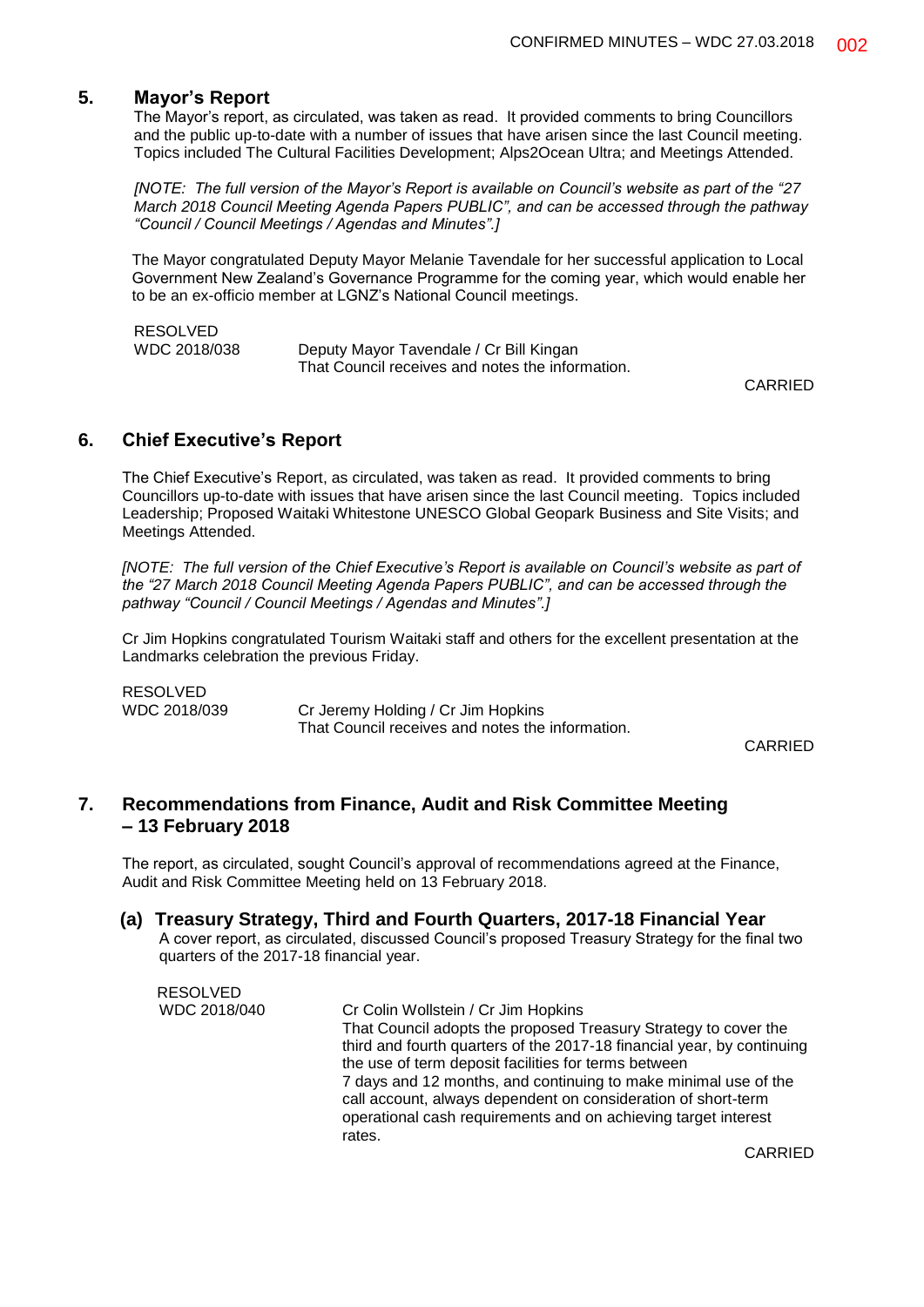## **(b) Community Contract Funding Commitments**

The memorandum, as circulated, sought to inform the Finance, Audit and Risk Committee of the funding commitments that have been made across a number of community contracts.

RESOLVED

WDC 2018/041 Cr Colin Wollstein / Cr Jim Hopkins That Council reviews its Community Contract Funding Commitments as part of its deliberations during the 2018-28 LTP process. CARRIED

**8. Recommendations from Assets Committee Meeting**

#### **– 20 March 2018**

The report, as circulated, sought Council's approval of recommendations agreed at the Assets Committee Meeting held on 20 March 2018.

## **(a) Kurow Irrigation Race Easement**

The report, as circulated, sought to formalise existing occupation rights of the Kurow Duntroon Irrigation Company Limited to convey water across recreation reserves by granting easements.

RESOLVED WDC 2018/042 Cr Bill Kingan / Cr Craig Dawson That Council directs the Chief Executive to grant easements for the right to convey water, over Part Section 2, Block XVI, Town of Kurow and Part Lot 2A, SO 4774 to the Kurow Duntroon Irrigation Company Limited, subject to notification and the consideration of any submissions.

CARRIED

## **(b) Draft Waste Management and Minimisation Plan**

The report and attachments, as circulated, sought Council's approval of the Draft Waste Management and Minimisation Plan 2018-24 (Statement of Proposal) and Summary of Information to go out for public consultation from Thursday 29 March until Monday 30 April 2018 by undertaking a Special Consultative Procedure in accordance with the requirements of the Waste Minimisation Act 2008 and Local Government Act 2002.

Group Manager Neil Jorgensen confirmed that a number of modifications had been made to the Plan following Councillors' feedback at the recent workshop.

| <b>RESOLVED</b> |                                                                                                                                                                                                                             |
|-----------------|-----------------------------------------------------------------------------------------------------------------------------------------------------------------------------------------------------------------------------|
| WDC 2018/043    | Cr Bill Kingan / Cr Craig Dawson<br>That Council:                                                                                                                                                                           |
|                 | Approves the attached Draft Waste Management and<br>Minimisation Plan 2018-24 (Statement of Proposal) and<br>Summary of Information to go out for public consultation from<br>Thursday 29 March until Monday 30 April 2018. |

- 2 Notes that a Special Consultative Procedure, in accordance with Local Government Act 2002 (LGA), is required as part of the mandatory six-yearly review of Council's Waste Management and Minimisation Plan.
- 3 Notes the attached Draft Waste Management and Minimisation Plan 2018-24 (Statement of Proposal) and Draft Summary of Information is intended for public consultation.

*(continued next page)*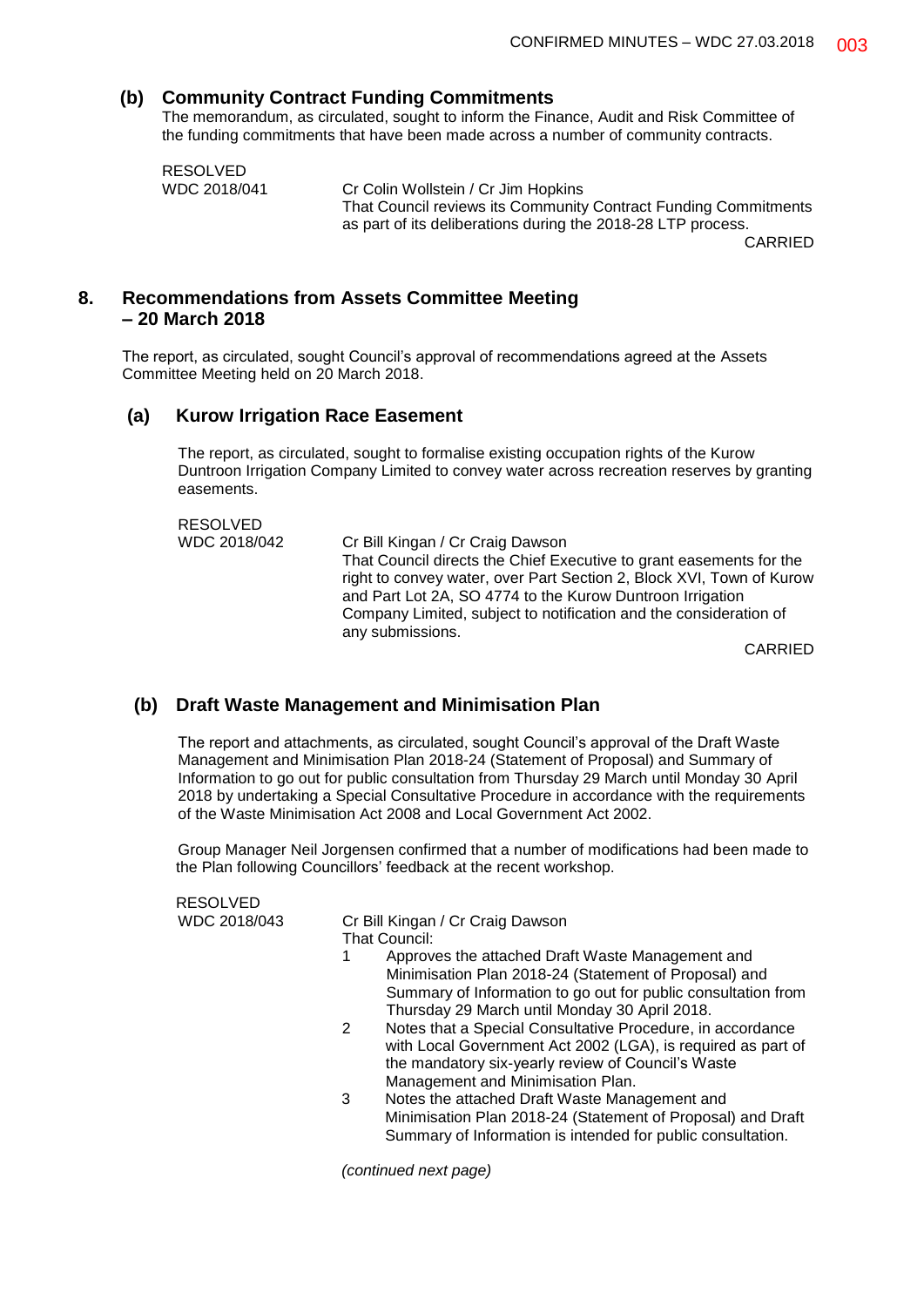- 4 Notes the attached Communication Plan.
- 5 Notes that all community feedback on the Draft Waste Management and Minimisation Plan will be considered following closure of the submission period on 30 April and before the Draft Plan is adopted in June 2018, and that an opportunity for verbal submissions will be provided in conjunction with the Draft Long Term Plan 2018-28 submission hearings.

CARRIED

## **9. 2018-28 Long Term Plan – Approval for Consultation (discussion part 1)**

The agenda report, along with its supporting information (in the form of 10 attachments and the Consultation Document), sought the approval of Council in order that community consultation on tits 2018-28 Long Term Plan could commence.

An addendum report had also been circulated. It provided information on changes to Attachments 2, 3 and 4 of the substantive agenda report, as well as to the Consultation Document, following final audit clearance that had occurred after the agenda for this meeting was circulated on 21 March 2018. Copies of the addendum report and the revised attachments (including the Consultation Document) were tabled at the meeting, and also provided to members of the public and media in attendance.

Group Manager Paul Hope spoke to the substantive agenda report (circulated on 21 March) and also to the addendum report (circulated on 26 March and tabled at the 27 March meeting) which helped explain key aspects of the changes arising from the final audit process. The following matters were highlighted:

- The adjustments that needed to be made to some of the documents on 26 March flowed through to the strategies, including the Infrastructure Strategy which was being updated separately to reflect the new graphs and commentary in the Draft Financial Strategy. The revised graphs would not alter the underlying message in the Infrastructure Strategy document itself.
- A key change was the finalised number for the district's roading revaluation. It had been significantly more than expected – adding \$70m to Council's wealth. That, in turn, had other implications, the impact of which still needed to be worked through. Further information about the impact would follow in due course.
- The Consultation Document had also been changed, to absorb as much as possible of the feedback provided by Councillors and others (including auditors). The Office of the Auditor-General had asked for some additional sentences, to provide more explanation about certain issues.
- The unmodified Audit opinion had been received yesterday (26 March), and was subject to Council adopting the draft Long Term Plan at today's meeting. If Council did not adopt it today, then that opinion would become invalid. The key message is that the Auditor is happy with what is being presented to the meeting today, and believes that the Consultation Document is fit for purpose and that it reflects the underlying information. Therefore, the five recommendations in the substantive agenda report are ready for Council to consider, along with the addendum and its accompanying revised support documents.

Mayor Gary Kircher thanked Mr Hope for his efforts and those of his team to get the LTP documentation to this point, and also thanked him, Alena Lynch and Ainslee Hooper for working over the weekend to get the revisions made, copied and distributed appropriately for today's meeting.

When asked about the effect of depreciation on roading, Group Manager Paul Hope advised that the specifics on that were not yet available, since the changes had only been made by Audit the previous day. The impact on categories would be considered and reported on in the next month. **ACTION POINT: Group Manager Paul Hope, Finance Team**

At 9.33am, the Chair announced there would be a pause in discussion on Agenda Item 9, whilst the meeting moved to Agenda Item 14. He welcomed Tourism Waitaki Board members to the meeting.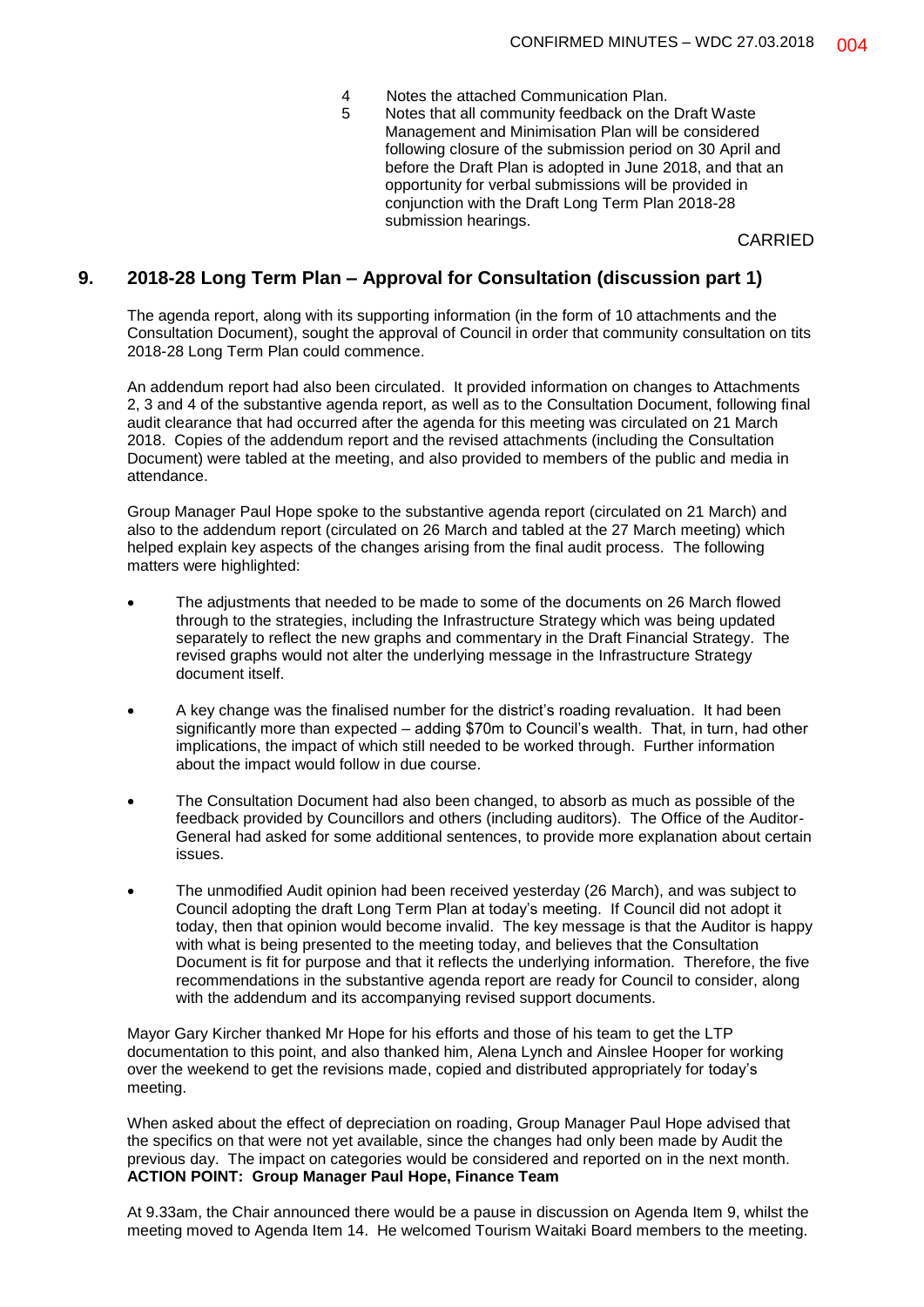**AGENDA ITEMS ARE TAKEN OUT OF ORDER from this point forward. They are recorded in the order of discussion and resolutions at the meeting.**

## **14. Council-Controlled Organisation Half Yearly Report – Tourism Waitaki**

The cover report provided to Council, by way of attachment, the Tourism Waitaki half-yearly report for the period ending 31 December 2017. Tourism Waitaki Board members were in attendance to present the report and answer questions.

Chairman Mike McElhinney introduced the Board members, including the two recently appointed Directors Rick Ramsay and Megan Crawford. He offered an apology for General Manager Margaret Munro who was attending a family event.

The highlights for Tourism Waitaki in the first half of the year had included increased bookings at the Penguin Colony and from participation in and support for the Alps 2 Ocean event; and the opening of the Omarama Information Centre and the Kurow one in progress. A future highlight is the TRENZ Exhibition in Dunedin.

The Chair congratulated the Tourism Waitaki Board and staff for the work that was done to support the Alps 2 Ocean, which had been a showcase event for the district. He also acknowledged their efforts with the Otago Landmarks launch, with a wonderful play that had been executed well and with great humour.

The Chair thanked the Tourism Waitaki Board members for attending the meeting and presenting their report.

RESOLVED

WDC 2018/044 Cr Jim Hopkins / Cr Craig Dawson That Council receives and notes the information.

CARRIED

*[Tourism Waitaki Board Members left the meeting.]*

The Chair directed the meeting back to Agenda Item 9, for continued discussion.

## **9. 2018-28 Long Term Plan – Approval for Consultation (discussion part 2)**

It was AGREED that the meeting would work through the recommendations in the substantive agenda report, dealing with relevant matters as they appeared in each one.

RESOLVED

WDC 2018/045 Cr Colin Wollstein / Cr Bill Kingan That Council:

1. Notes that Council staff have implemented final Councillor direction and external audit directives relating to the Waitaki District Council 2018-28 Long Term Plan Consultation Document and supporting planning information.

CARRIED

Recommendation 2 from the substantive agenda report was put as a motion (moved by Deputy Mayor Melanie Tavendale, and seconded by Cr Craig Dawson). Brief discussion followed, with two points highlighted:

- (a) The new table in the Addendum Report was the replacement table for the one originally sent with the substantive agenda report as Attachment 2.
- (b) Questions were raised about Attachment 3 regarding commercial and development activities. Group Manager Paul Hope undertook to report back to the meeting in response to the questions following the next agenda item and the morning tea break.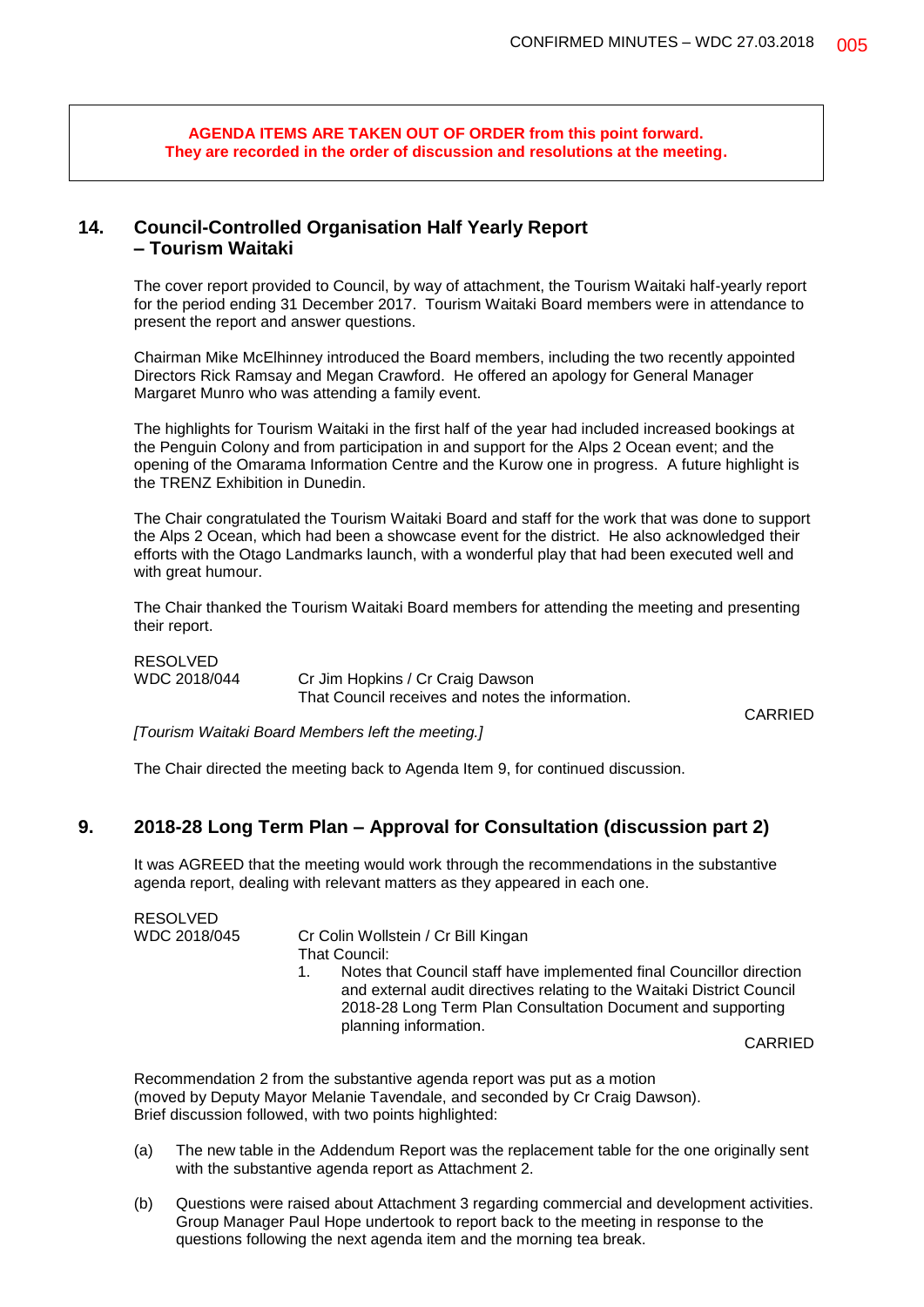At 10.00am, the Chair paused the discussion on Agenda Item 9, to move the meeting on to Agenda Item 15.

## **15. Council-Controlled Organisation Half Yearly Report – Whitestone Contracting Limited**

The cover report provided to Council, by way of attachment, the Whitestone Contracting Limited half-yearly report for the period ending 31 December 2017.

The Chair welcomed members of the Whitestone Contracting Limited Board to the meeting to present the company's report and answer any questions from Councillors.

Chairman Michael de Buyzer acknowledged that profit was down a bit, which was somewhat disappointing given that revenue had increased. The situation was expected to right itself over the remaining six months of the financial year. The Board was very pleased with the high volume of work going through the company; it was on track to have completed \$25m of work by the end of June, which would be a company record. The new bitumen sprayer was another highlight; it was already being put to good use.

Mr de Buyzer advised that specific contract work had been secured which would deliver potential savings to Council. He also noted that, once subventions had been finalised, the dividend payment would be completed which was expected to be around \$500k.

Cr Jan Wheeler congratulated the Board on another amazing business year, and for supporting the community in the way it did.

The Chair thanked the Whitestone Contracting Limited Board members for attending the meeting and presenting their report.

RESOLVED WDC 2018/046 Cr Jim Hopkins / Cr Peter Garvan That Council receives and notes the information.

CARRIED

## **16. Council-Controlled Organisation Half Yearly Report – Omarama Airfield Limited**

The cover report provided to Council, by way of attachment, the Omarama Airfield Limited halfyearly report for the period ending 31 December 2017. Group Manager Paul Hope advised that, whilst Omarama Airfield Limited Directors had said they would attend, it had been decided they did not need to in light of the distance some of them would need to travel to do so. He undertook to field questions on the Board's behalf.

Following feedback, officers were asked to send the Omarama Airfield Limited Board a letter seeking more detail about land use activities that had not been discussed in the report, and Cr Dawson was invited to contribute to that letter by forwarding his specific expectations to Group Manager Paul Hope.

**ACTION POINT: Group Manager Paul Hope, with Cr Craig Dawson**

| <b>RESOLVED</b> |                                                  |
|-----------------|--------------------------------------------------|
| WDC 2018/047    | Cr Colin Wollstein / Cr Hugh Perkins             |
|                 | That Council receives and notes the information. |

CARRIED

*The meeting was adjourned at 10.14am, and reconvened at 10.30am.*

The Chair directed the meeting back to Agenda Item 9, for continued discussion.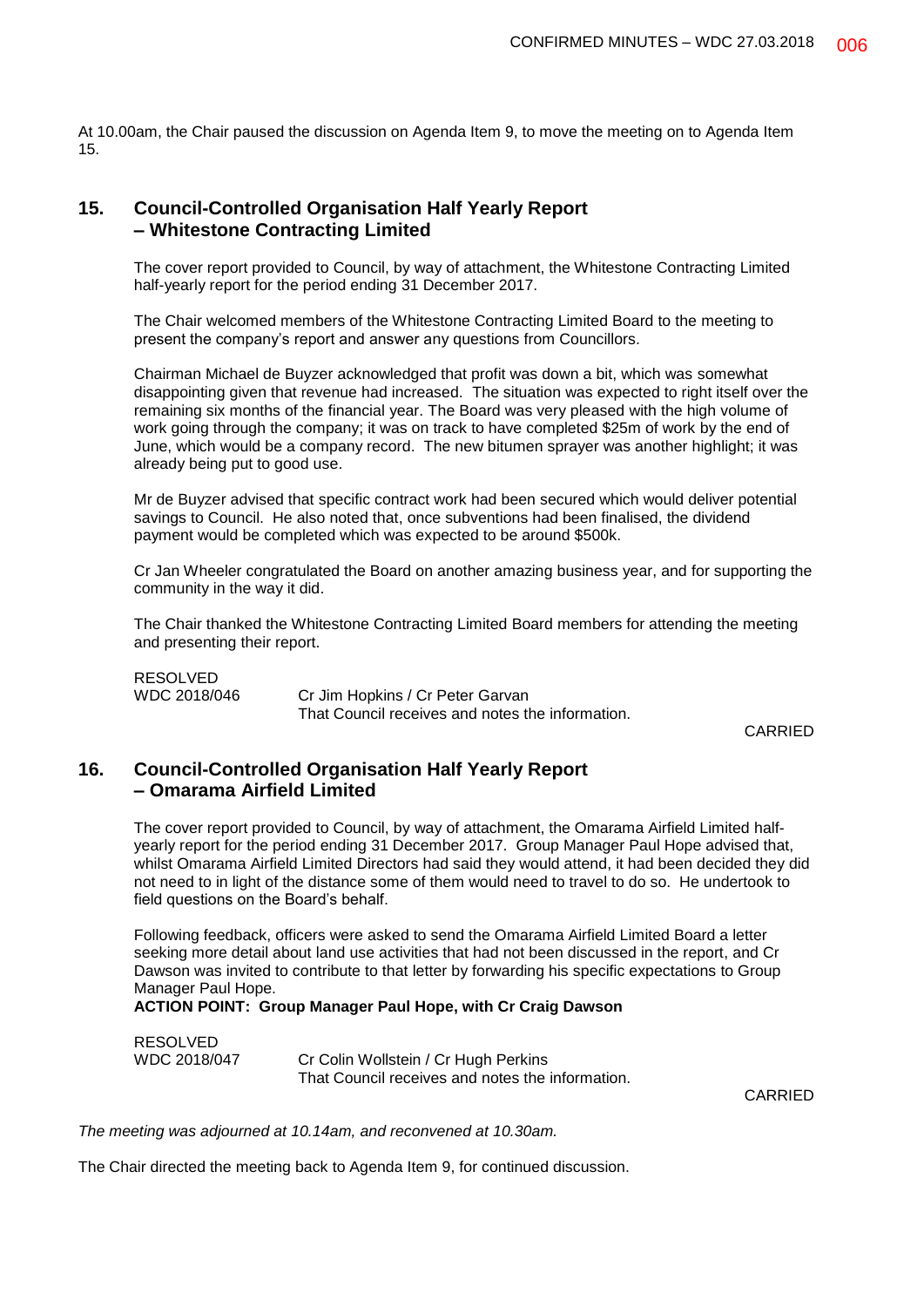## **9. 2018-28 Long Term Plan – Approval for Consultation (discussion part 3)**

Regarding the questions raised about Attachment 3, Group Manager Paul Hope provided an explanation, and then undertook to ask the Accounting Manager to provide a quick reconciliation to Councillors.

#### **ACTION POINT: Group Manager Paul Hope, Accounting Manager**

Mr Hope also clarified that the commentaries were not required to be part of the attachment, and had been deleted.

Attachment 4 – Infrastructure Strategy: Group Manager Neil Jorgensen confirmed that the final version of the Strategy was version 4, which incorporated changes that had been requested by the Audit team. A Schedule of Changes had been drafted to explain the differences between the final strategy and the one that had had to be despatched with the agenda on 21 March (version 3). Group Manager Paul Hope explained that the changes were only in relation to graphs, which had been reflected in the revised Draft Financial Strategy circulated on 26 March and tabled at the meeting today. Because of that, it was not considered necessary to circulate the Schedule of Changes to the Infrastructure Strategy. The Mayor accepted that explanation on behalf of the meeting.

During the ensuing discussion, several matters were put forward for consideration as amendments to or follow up on items in Attachment 4. The following were recorded as **ACTION POINTS:**

- Page 11 the Table lacked clarity and required some rewording.
- Page 17 There were typographical errors to correct.
- Page 18, paragraph 3.6.5, first bulletpoint, Resourcing more clarification was required around what "other options" meant.
- Page 42 Government priorities and legislative environment, under 5.7 reconsideration of the wording was required to ensure it reflected the new Government's approach and priorities.
- Paragraph 6.3 depreciation graph for water activity, and 6.2.4 footpath graph depreciation. There was a request for exactly what Audit's comments of 26 March would mean for depreciation on these and other items.

Cr Bill Kingan shared his view that it was a comprehensive report, and his particular focus on the red flags for the Roading and Water teams around the skill levels of people. Although not a question to be addressed, he felt this was a warning to be heeded of issues to come. This point was generally acknowledged and endorsed by the meeting.

*Cr Percival left the meeting at 10.45am, and returned at 10.47am.*

#### **Attachment 4 – Draft Financial Strategy (revised)**

Cr Jim Hopkins requested a change to the cover page, under Overview, fifth paragraph, to replace "has" in the sentence "… level of affordability has impacted negatively … with "may have" because there was no evidence that it had. This was AGREED. **ACTION POINT**

#### **Attachment 5**

Group Manager Paul Hope noted that this document contained key assumptions that the auditors reviewed to match up with the financial models and commitments. Accordingly, it would be quite difficult to suggest amendments, other than slight wording changes.

Suggested changes included:

- At the bottom of page 2, under Demographics, Population section, qualifying word to be added: "This plan is assuming no "significant" growth [insert the word 'significant']…
- In the Risk box for the same line item, again add a qualifying word, namely: "The LTP has been prepared on the basis that population will not grow "significantly" [add the word "significantly"].
- On page 2, Population Profile, last paragraph of Risk: It was AGREED to suggest that the specific percentage of the population that would be over 65 should be stated.
- On page 3, under Affordability, it was AGREED to suggest that the word "individual" in the sentence … "Average household income will remain static, and the individual share of national GDP over previous 30 years will continue to decrease." … be replaced by the word "district" [to read "district share"].

#### **ACTION POINT: Group Manager Paul Hope, to discuss with Auditors**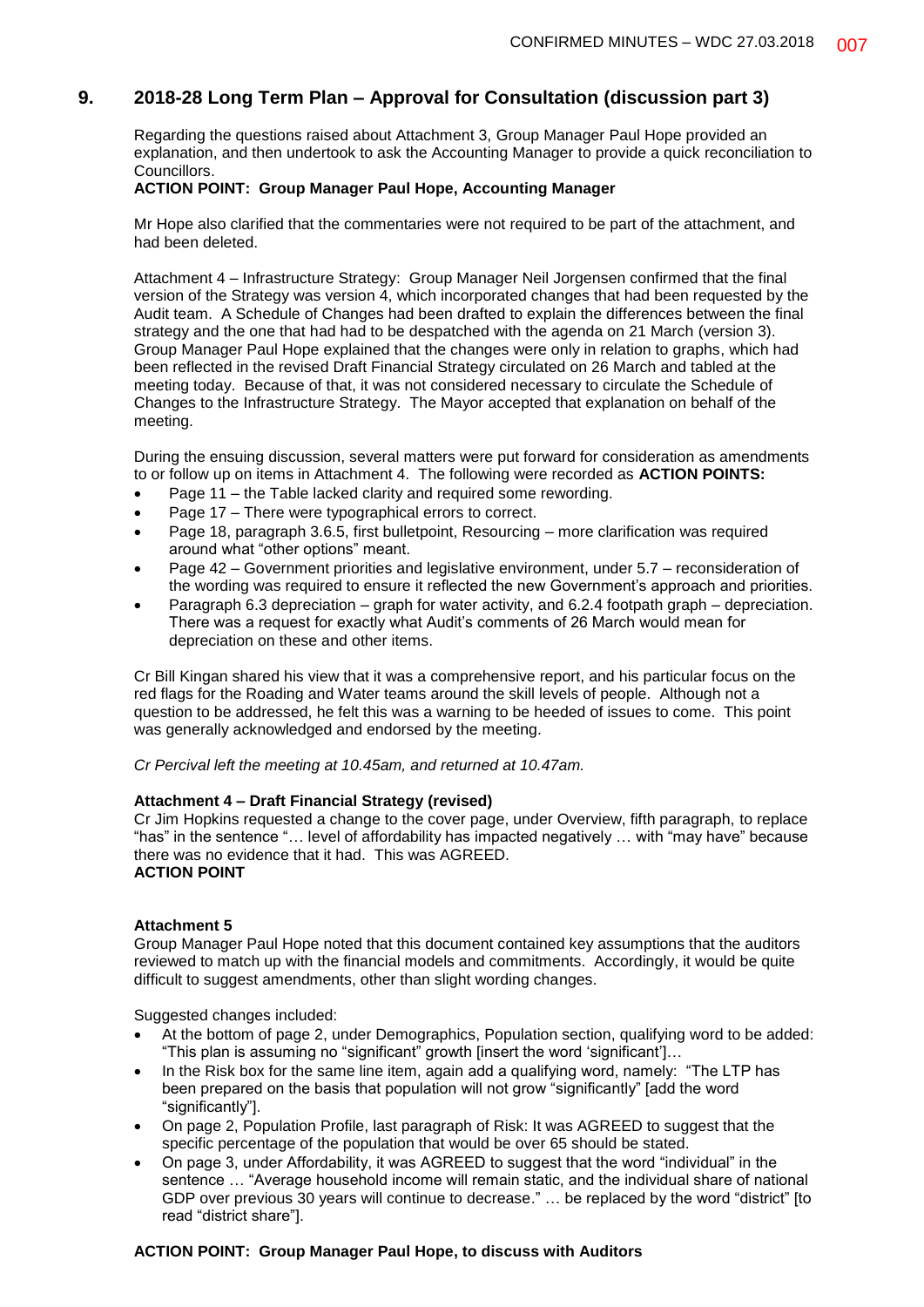*Cr Peter Garvan left the meeting at 10.55am, and returned at 10.57am.*

#### **Attachment 6**

The Chair noted that there was no reference to how Council worked with Te Roopu Taiao to obtain their input into some of the work Council did now.

**ACTION POINT: Group Manager Paul Hope, to discuss with Auditors**

**Attachment 7 –** No changes were suggested.

#### **Attachment 8**

It was suggested that measures and targets needed to include a specific target, and accordingly that the words "and when" be added to the heading on page 1. **ACTION POINT: Group Manager Paul Hope**

Page 5 – Property Management and Investment It was suggested that the target be changed to 90% (instead of 80%). **ACTION POINT: Group Managers Neil Jorgensen and/or Paul Hope**

Attachment 9 – No changes were suggested.

#### **Attachment 10** – Communication Plan Outline.

It was suggested that consideration should be given to extend the print media to include the Otago Daily Times, given that the reach of the Oamaru Mail alone did not fully cover the whole Waitaki district. It was suggested that advertising costs in the Otago Daily Times should be sought and shared with Councillors before any decision was taken.

#### **ACTION POINT: Alena Lynch (Communications Advisor), Group Manager Paul Hope**

There was discussion on the idea of holding drop-in sessions, similar to those held at the Opera House previously. It was AGREED that the Communications Portfolio Councillors would consider and agree on a plan of action regarding these and other communications-related issues mentioned above.

#### **ACTION POINT: Alena Lynch, Communications Portfolio Councillors, Group Manager Paul Hope**

RESOLVED<br>WDC 2018/048

Deputy Mayor Melanie Tavendale / Cr Craig Dawson That Council:

- 2. Approves for consultation the supporting planning information that underpins the Waitaki District Council 2018-28 Long Term Plan Consultation Document as listed below:
- Attachment 2 Projected rate revenues (with revisions on 26 March 2018)
- Attachment 3 Financial and rating information (with revisions on 26 March 2018)
- Attachment 4 Thirty (30) Year Infrastructure Strategy, and Draft Financial Strategy (with revisions on 26 March 2018)
- Attachment 5 Planning assumptions, uncertainty and risk
- Attachment 6 Māori Contribution to decision-making
- Attachment 7 Assessment of Water and Sanitary Services and Waste Management
- Attachment 8 Performance framework, measures and targets

CARRIED

- Attachment 9 LTP Council workshops and meetings
- Attachment10 Communication Plan outline

#### **Consultation Document:**

It was suggested that mention of the Cultural Facilities Development Project in the Consultation Document was initially difficult to find, and could benefit from an additional explanatory sentence (eg adding "(gallery, museum, and archives)" after the project title) because it was not as selfexplanatory to the public as it was to Councillors or staff.

**ACTION POINT: Group Manager Paul Hope, to discuss with Auditors**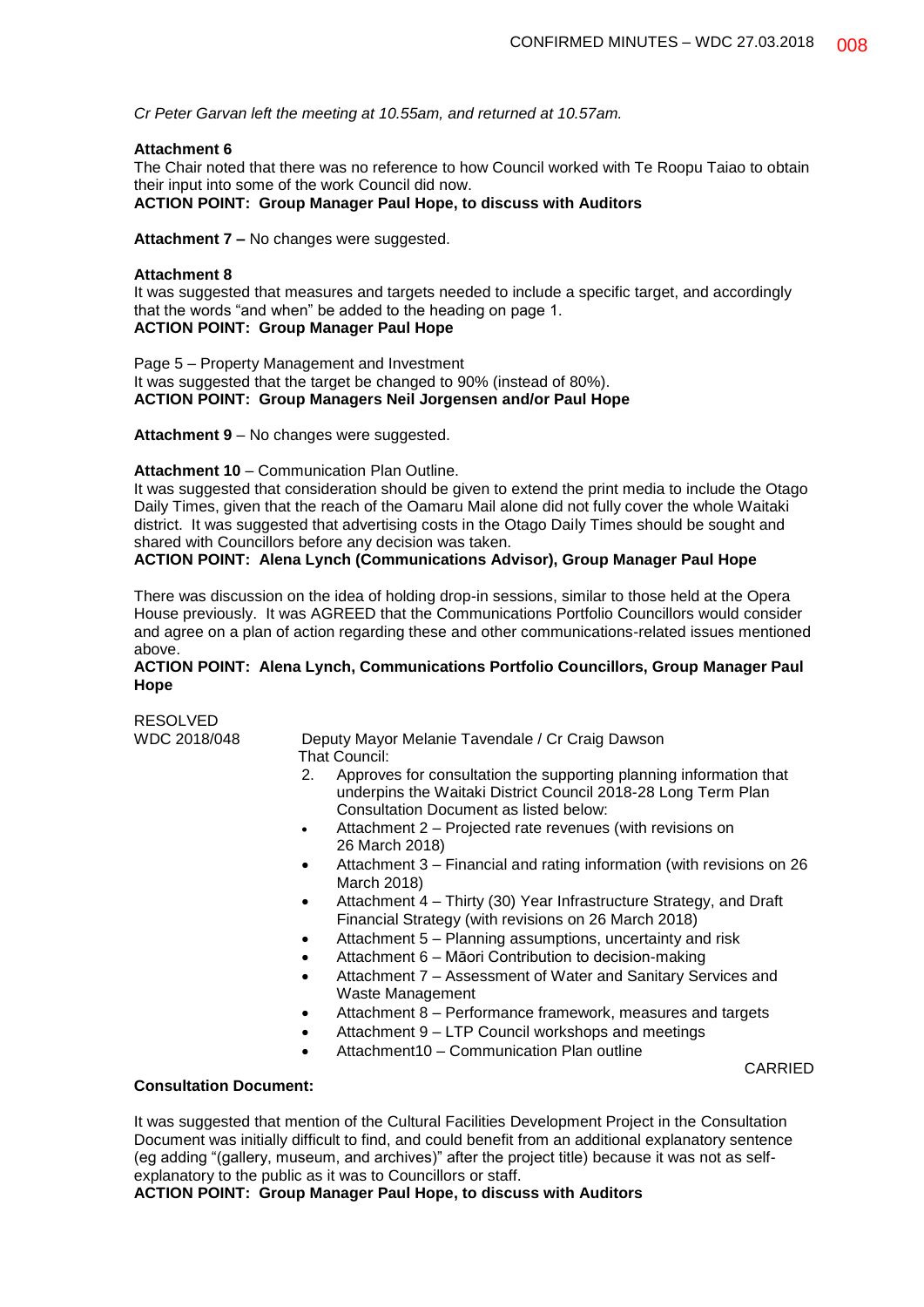It was suggested to add the word "Coastal" before "Cycleway" on page 9, to remove any ambiguity about including other types of cycleways.

## **ACTION POINT: Alena Lynch, Group Manager Paul Hope**

Page 11, "Option 1 cost plus" – It was suggested that more clarification be provided on what this option meant.

## **ACTION POINT: Alena Lynch, Group Manager Paul Hope**

| <b>RESOLVED</b><br>WDC 2018/049 | Deputy Mayor Melanie Tavendale / Cr Craig Dawson<br>That Council:<br>3.<br>Approves for consultation purposes the Waitaki District<br>Council 2018-28 Long Term Plan Consultation Document as<br>circulated under separate cover including revisions on 26 and<br>27 March as agreed<br>CARRIED                                                |
|---------------------------------|------------------------------------------------------------------------------------------------------------------------------------------------------------------------------------------------------------------------------------------------------------------------------------------------------------------------------------------------|
| <b>RESOLVED</b><br>WDC 2018/050 | Cr Jim Hopkins / Cr Colin Wollstein<br><b>That Council:</b><br>Receives the Audit New Zealand Audit Report on the Waitaki<br>4.<br>District Council 2018-28 Long Term Plan Consultation<br>Document and supporting planning information for inclusion in<br>the Consultation Document (as attached to the addendum<br>report to this meeting). |
|                                 | <b>CARRIED</b>                                                                                                                                                                                                                                                                                                                                 |
| <b>RESOLVED</b><br>WDC 2018/051 | Cr Jim Hopkins / Cr Colin Wollstein<br>That Council:<br>5.<br>Approves implementation of community consultation for the<br>Waitaki District Council 2018-28 Long Term Plan beginning<br>29 March and ending 30 April 2018, with any additions to be<br>approved by the communications portfolio councillors.<br><b>CARRIED</b>                 |
| <b>RESOLVED</b><br>WDC 2018/052 | Cr Jim Hopkins / Cr Hugh Perkins<br>That Council.<br>Receives and notes the information in this addendum report.<br>6.                                                                                                                                                                                                                         |

CARRIED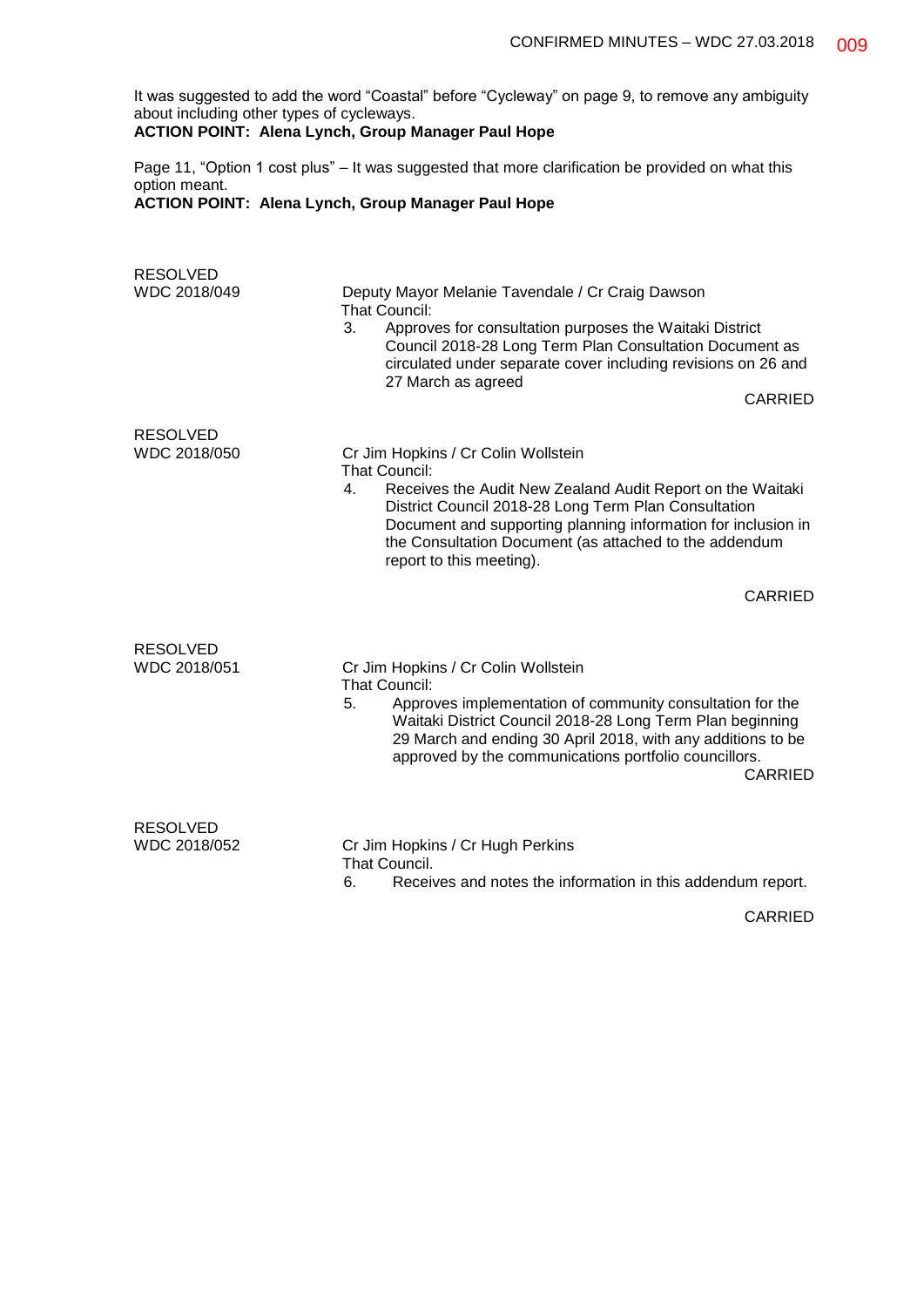## **10. Goodland Heights Subdivision Road Naming**

The report, as circulated, sought Council's approval for the two private right of way roads which have been created as part of a recently approved subdivision, reference 202.2017.883 located at Joy Street granted to Abib (Oamaru) Limited.

There was brief discussion on whether the road names should better reflect the land's past use as a hospital or other historical factors.

RESOLVED WDC 2018/053 Deputy Mayor Melanie Tavendale / Cr Craig Dawson That Council approves the following private right of way road names for the two access ways as part of the Goodland Heights subdivision:

- Lot 25 Newman Drive
- Lot 26 Goodland Drive

CARRIED

## **11. De Geest Subdivision Road Naming**

The report, as circulated, sought Council's approval for the proposed right of way accesses as part of a recently approved subdivision at Waitaki Drive West granted to de Geest Properties Limited. Planning Manager Hamish Barrell was present for this agenda item.

## RESOLVED

WDC 2018/054 Deputy Mayor Melanie Tavendale / Cr Hugh Perkins That Council approves the following road names for the two right of way access roads as part of the de Geest Properties Limited subdivision of the former Otematata school site:

- Right of way as part of stage one The Dutch Way
- Right of way as part of stage two Albert Place

CARRIED

## **12. Council Office Requirements**

The report, as circulated, sought to resolve a shortage of office accommodation for Council operations in the short term.

*Cr Hopkins left the meeting at 11.40am, and returned at 11.42am.*

Group Manager Neil Jorgensen noted that other options had also been investigated and that, whilst there was no wrong answer, there were different consequences to each option. Key discussion points included the following:

- How the Chamber would be divided up if staff were to be accommodated there, and the costs associated with that
- How long the proposed absence from the Chamber might have to be (officers put forward that the period could be from 18 months to three years, to enable a permanent solution to be found)
- Which particular space in the Oamaru Opera House might be used, and at what rate.

There was discussion about the impact on the business operations of the Opera House if Council relocated its meetings there, and about the potential length of time of such an arrangement which could be from 18 months to 3 years. It was also noted that the time meetings had been held offsite recently whilst July flood damage repairs to the Council building had been made had been somewhat disruptive to follow up discussions on important matters raised in meetings and workshops that facilitated joint and informed decision-making.

In addition to that, Assets and Project Officer Grant Rhodes provided updated information that the Chamber may not, in the end, be large enough to house all of the 11-12 staff that needed to be relocated, and therefore may not be the best option.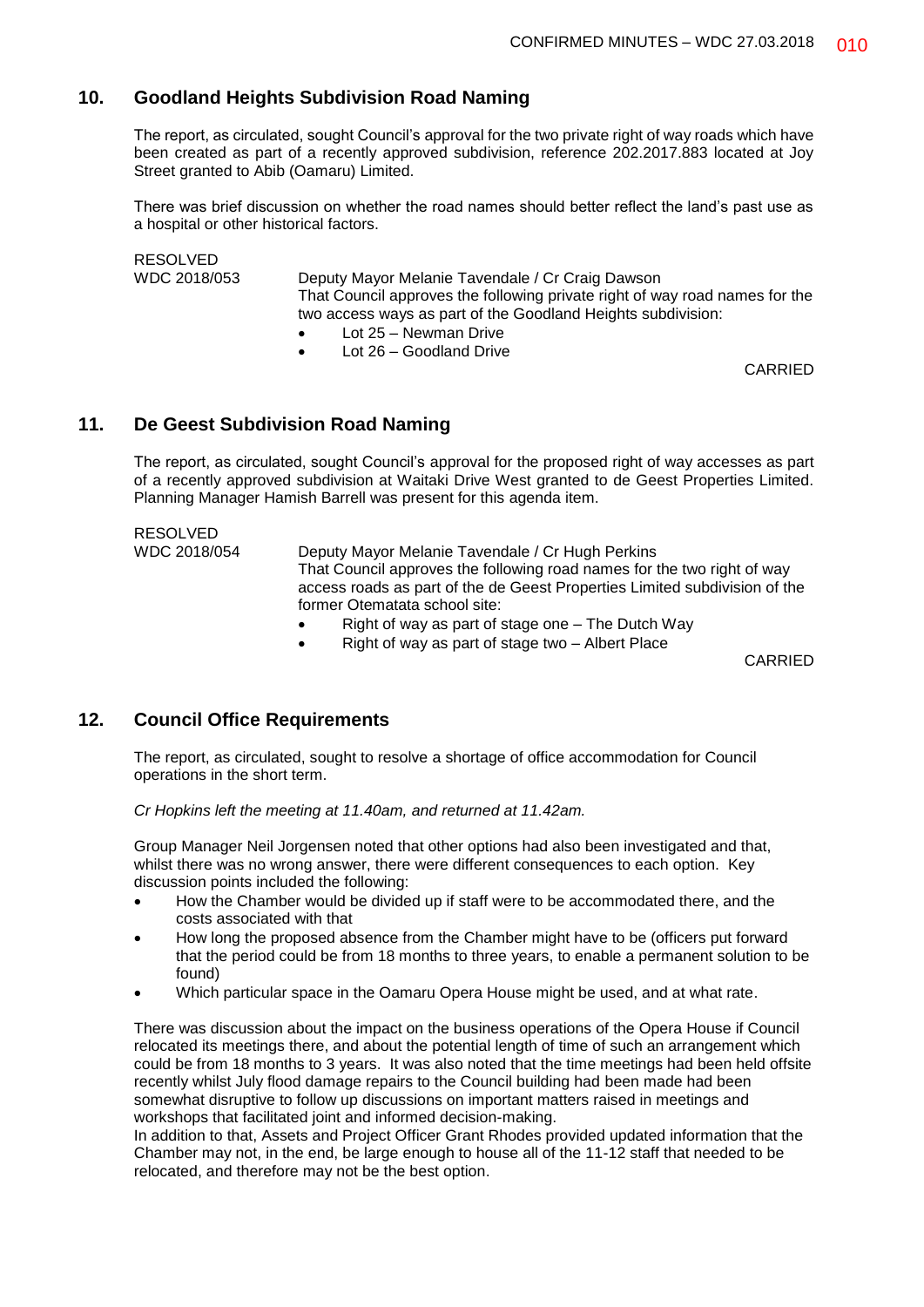The Chair then put forward the following revised motion:

Amended<br>MOTION

Mayor Gary Kircher / Deputy Mayor Melanie Tavendale That Council Instructs the Chief Executive to prepare a report on options for medium-term office accommodation.

There was no further discussion, so the revised motion was put to the meeting.

| RESOLVED<br>WDC 2018/055 |                                                                           |
|--------------------------|---------------------------------------------------------------------------|
| (revised wording)        | Mayor Gary Kircher / Deputy Mayor Melanie Tavendale                       |
|                          | That Council instructs the Chief Executive to prepare a report on options |
|                          | for medium-term office accommodation.                                     |
|                          | <b>AIRBIER</b>                                                            |

CARRIED AGAINST: Cr Jan Wheeler

## **12. Development Contributions Decisions Made Under Delegated Authority**

The report, as circulated, sought to ensure that Council is informed of the decisions made by the Development Contributions Committee under delegated authority.

In response to a query about the apparent misalignment of some references in the agenda report and the Committee report attachment, Group Manager Paul Hope acknowledged that the commentaries did contain an error, but that the table contents were correct. The Chair accepted and endorsed the explanation for the record.

| RESOLVED     |                                                  |
|--------------|--------------------------------------------------|
| WDC 2018/056 | Cr Craig Dawson / Cr Jim Hopkins                 |
|              | That Council receives and notes the information. |

CARRIED

## **17. Resolution to Exclude the Public**

| <b>RESOLVED</b> |                                                                                                                              |
|-----------------|------------------------------------------------------------------------------------------------------------------------------|
| WDC 2018/057    | Deputy Mayor Melanie Tavendale / Cr Jim Hopkins<br>That the public be excluded from the following part of the proceedings of |
|                 | this meeting, namely:                                                                                                        |
|                 | • Confirmation of Public Excluded Meeting Minutes – Council Meeting 13<br>February 2018 PE                                   |
|                 | • Commercial Property PE                                                                                                     |

The general subject of each matter to be considered while the public is excluded; the reasons for passing this resolution in relation to each matter, and the specific grounds under Section 48(1) of the Local Government Official Information and Meetings Act 1987 for the passing of this resolution are as follows:

| General subject of each matter<br>to be considered |                                                                                  | Reason for passing this resolution in relation to each<br>matter $-$ Section 48(1)                                                                                                                                                                                                                                   |
|----------------------------------------------------|----------------------------------------------------------------------------------|----------------------------------------------------------------------------------------------------------------------------------------------------------------------------------------------------------------------------------------------------------------------------------------------------------------------|
| Public Excluded:                                   |                                                                                  |                                                                                                                                                                                                                                                                                                                      |
| 18.<br>2018 PE                                     | Confirmation of Public Excluded Meeting<br>Minutes - Council Meeting 13 February | To protect the privacy of natural persons.<br>Section $48(1)(a)$<br>(The disclosure of the information would cause)                                                                                                                                                                                                  |
| 19.                                                | <b>Commercial Property PE</b>                                                    | unnecessary personal embarrassment to the persons<br>concerned.)<br>To enable the Council to carry out commercial<br>negotiations without prejudice or disadvantage.<br>Section $48(l)(a)$<br>(Premature disclosure of the information would<br>detrimentally affect the Council's position in the<br>negotiations.) |